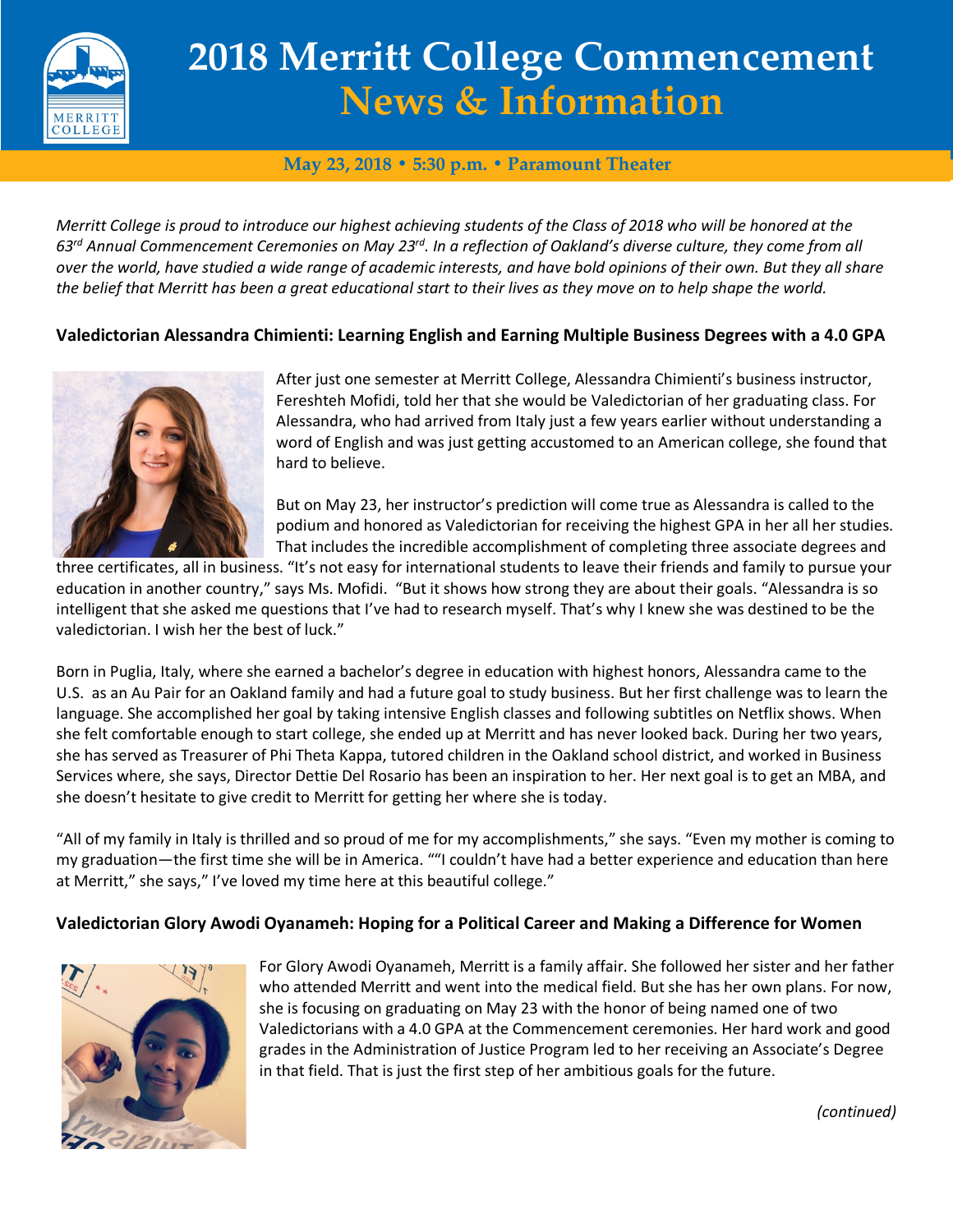"My dream is to become a lawyer and then go into politics," says Glory, who came to the United States from Nigeria in 2014. "There aren't a lot of women going into politics, and I wanted to be one of the first and make a difference. Being an immigrant coming from a different country, I want to make sure people's voices are heard from countries around the world."

Glory's instructor Margaret Dixon, who heads the Administration of Justice Department, has no doubt that Glory will do whatever she wants and be successful. "Glory is an amazing student, she's very mature to be so focused and determined about her education and to know what she wants," says Ms. Dixon. She was always engaged, participated in class, and earned straight As. Not only is she going to be a great lawyer, she is going to excel in whatever she does."

Glory passes on her high-level academic skills to students as a teacher's assistant and by tutoring math and statistics in the Learning Center. She also has skills in sports and has been on Merritt's Women's Basketball team with Coach Armond Gray but left the team to focus more on her studies which seems to have paid off. But she still loves to play basketball with friends in whatever spare time she can find.

As an award-winning student in her own country as well, she has only the highest praise for her new college. "Merritt is one of the best colleges I've ever been to. It is an amazing environment for studying and achieving success."

### **Salutatorian Wenshuo Yang: Excelling in Childhood Development as an Example to her Children**



Working in an afterschool program in her native country of China, Wenshuo Yang dreamed of owning her own child care center. Today she is much closer to her goal as she will receive her Associate Degree in Child Development with high honors as Merritt's Salutatorian at Commencement on May 23.

Her educational journey in America began in 2010 when she started taking ESL classes at Laney and quickly moved to Child Development courses at Merritt. Besides her academic goal, Wenshuo learned many lessons that helped her raise her own daughter and son, now ages 12 and 4, and become a better parent. She has filled her requirement as a student teacher and is currently working in a child care center getting

full-time experience before she heads to a four-year college to get a bachelor's degree.

"As a student teacher, Wenshou was a pleasure to teach; she embraced the role of a learner and was open to new ideas," says Christine Olsen, instructor and chair of the Child Development Program. She consistently came to class well prepared with thoughtful lesson plans and enjoyed trying new activities that expanded her professional skills. As a member of the student teacher team at the CHDEV lab practicum, she contributed to the common good by looking for ways to help and build the group spirit. We are so proud of her accomplishments and wish her all the best as she pursues her professional and academic goals."

Wenshou feels the same way about her instructors, admitting they were strict but very helpful and gave her lots of resources to take her learning even further. Now she is proud to serve as a role model for her own children, especially for her nearly teenage daughter who will be sitting in the audience as her mother is honored on stage.

"My daughter has been watching how hard I study and staying up late doing homework to reach my goal and get good grades," says Wenshou. "She has been saying that she wants to follow me and is now getting straight As in all of her classes."

*(continued)*